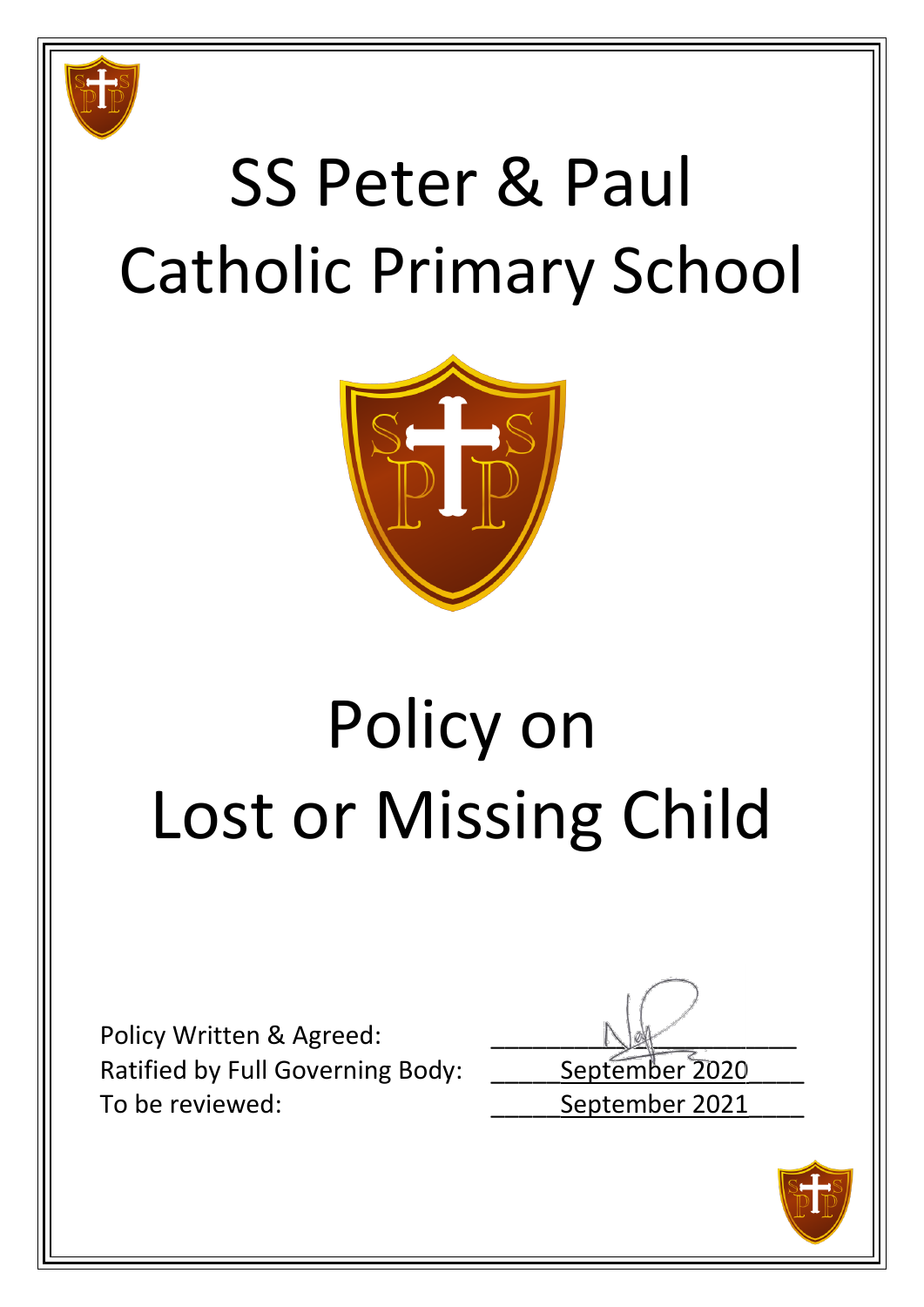## **SS Peter & Paul Whole School Policy on Lost or Missing Child**

This lost or missing child policy:-

- reflects the consensus of opinion of the whole staff;
- was discussed, written and agreed by the whole staff;
- has been approved by the Governing body.

The implementation and ownership of this policy is the responsibility of the whole staff.

The overall accountability and effectiveness of the policy will be the responsibility of the Head Teacher and Senior Leadership Team.